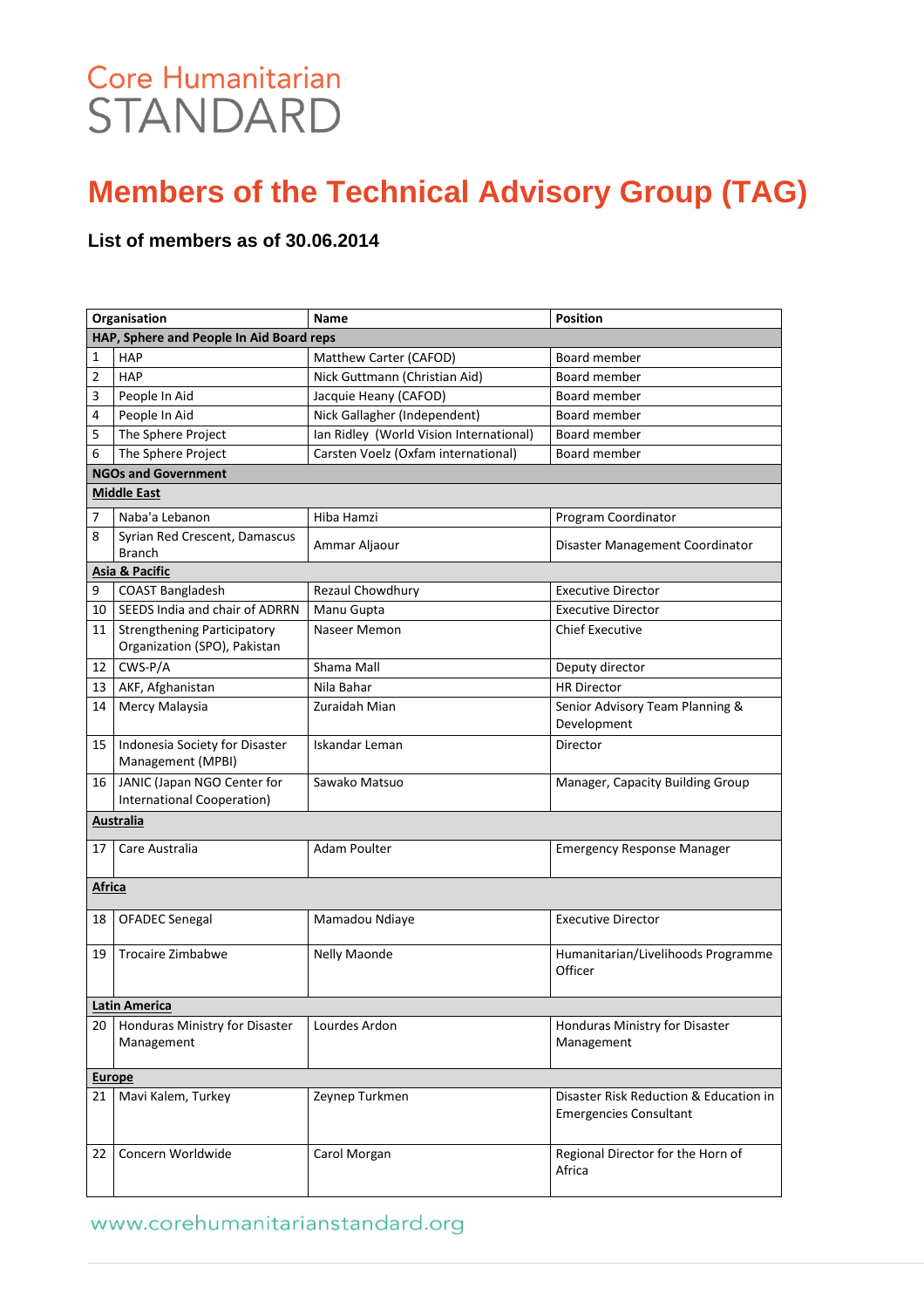## Core Humanitarian STANDARD

| 23         | Oxfam GB                                            | <b>Nigel Timmins</b>   | Deputy Director                                                                             |
|------------|-----------------------------------------------------|------------------------|---------------------------------------------------------------------------------------------|
| 24         | Save the Children UK                                | Hannah Reichardt       | Performance and accountability<br>advisor                                                   |
| 25         | Scottish Catholic International<br>Aid Fund (SCIAF) | <b>Alistair Dutton</b> | CEO                                                                                         |
| <b>USA</b> |                                                     |                        |                                                                                             |
| 26         | <b>IRC</b>                                          | Sanjayan Srikanthan    | <b>Emergency Field Director</b>                                                             |
| 27         | <b>Catholic Relief Services</b>                     | Donal Reilly           | Deputy Director of the Emergency<br>Response Team                                           |
| 28         | <b>World Vision US</b>                              | Jeffrey Wright         | <b>Operations Director for World Vision's</b><br>Humanitarian and Emergency Affairs<br>team |
|            | <b>CANADA</b>                                       |                        |                                                                                             |
| 29.        | PAGER network Canada                                | Johny Sarker           | Manager of Christian Children's Fund,<br>Canada                                             |
|            | <b>Standard bodies</b>                              |                        |                                                                                             |
| 30         | The Sphere Project                                  | Linda Poteat           | Director of Sphere                                                                          |
| 31         | <b>CPWG</b>                                         | Minja Peuschel         | Child Protection in Emergencies Sr<br>Advisor                                               |
| 32         | <b>INEE</b>                                         | Tzvetomira Laub        | <b>Coordinator for Minimum Standards</b><br>and Network Tools                               |
| 33         | <b>LEGS</b>                                         | Cathy Watson           | Coordinator                                                                                 |
| 34         | <b>MERS</b>                                         | <b>William Wallis</b>  | Senior Program Associate                                                                    |
| 35         | CaLP                                                | Lily Frey              | <b>Advocacy Coordinator</b>                                                                 |
| 36         | <b>Quality Compass</b>                              | Véronique De Geoffroy  | Director of Operations                                                                      |
| 37         | <b>INGO Charter</b>                                 | Karenina Schröder      | Project Director                                                                            |
| 38         | DEC                                                 | Annie Devonport        | Head of Programmes and<br>Accountability                                                    |
| 39         | <b>ACAPS</b>                                        | Lars Peter Nissen      | Director of ACAPS                                                                           |
|            | <b>SCHR Certification Project</b>                   |                        |                                                                                             |
| 40         | <b>SCHR Certification Project</b>                   | Philip Tamminga        | Coordinator                                                                                 |
|            | Networks                                            |                        |                                                                                             |
|            | 41   ACFID, Australia                               | Julie McKay            | Humanitarian Coordination Adviser                                                           |
| 42         | Cooperation Committee for<br>Cambodia (CCC)         | Hak Kunthy             | Certification Officer/ NGO Governance<br>& Professional Practice (NGO GPP)                  |
| 43         | <b>Coordination Sud</b>                             | Luciano Loiacono       | Head of Quality and Accountability                                                          |
| 44         | Humanitarian Forum                                  | Tareq Bakri            | Partnerships Manager                                                                        |
| 45         | <b>SCHR</b>                                         | Kate Halff             | <b>Executive Secretary</b>                                                                  |
| 46         | ALNAP                                               | Paul Knox-Clarke       | Head of Research and<br>Communications                                                      |
| 47         | Bioforce                                            | Rory Downham           | Bioforce Institute training director                                                        |
| 48         | RedR                                                | Charlie Dalrymple      | Learning and Development<br>Programmes Director                                             |

### www.corehumanitarianstandard.org